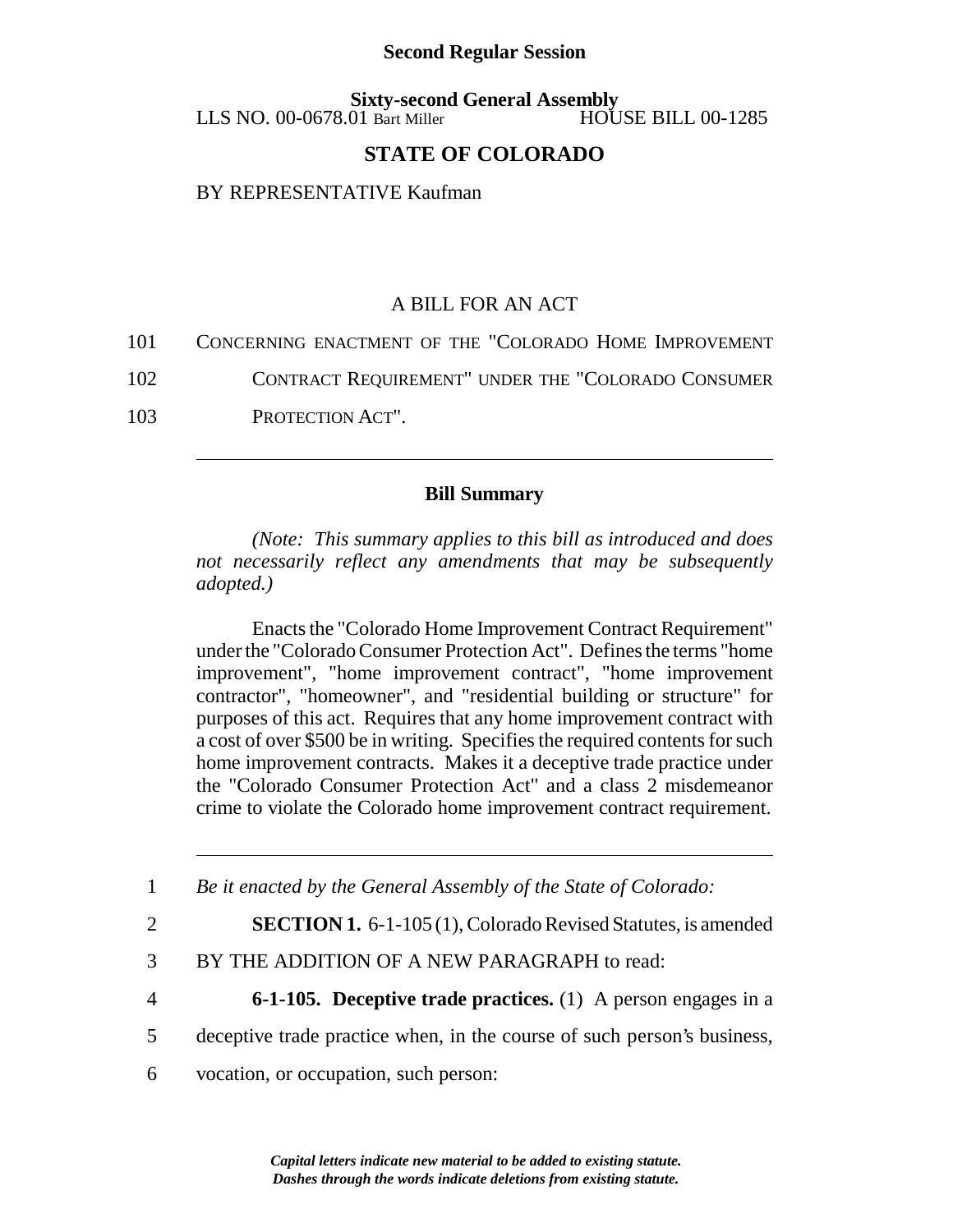1 (rr) VIOLATES ANY PROVISION OF SECTION 6-1-106.5. **SECTION 2.** Part 1 of article 1 of title 6, Colorado Revised Statutes, is amended BY THE ADDITION OF A NEW SECTION to read: **6-1-106.5. Colorado home improvement contract requirement - short title.** (1) THIS SECTION SHALL BE KNOWN AND MAY BE CITED AS THE "COLORADO HOME IMPROVEMENT CONTRACT REQUIREMENT". (2) AS USED IN THIS SECTION, UNLESS THE CONTEXT OTHERWISE REQUIRES: (a) "HOME IMPROVEMENT" MEANS ANY IMPROVEMENT, INCLUDING NEW WORK, ADDITIONS, ALTERATIONS, RECONSTRUCTION, INSTALLATIONS, OR REPAIRS ON ANY RESIDENTIAL BUILDING OR STRUCTURE OR LANDSCAPING. (b) "HOME IMPROVEMENT CONTRACT" MEANS ANY PROPOSAL OR AGREEMENT FOR ANY HOME IMPROVEMENT WORK TO BE PERFORMED ON A RESIDENTIAL BUILDING OR STRUCTURE OR UPON LAND ADJACENT THERETO. (c) "HOME IMPROVEMENT CONTRACTOR" MEANS ANY PERSON THAT SOLICITS, BIDS ON, CONTRACTS FOR, OR PERFORMS HOME IMPROVEMENTS FOR A MONETARY FEE AND ANY OTHER PERSON ARRANGING FOR A MONETARY FEE FOR THE PERFORMANCE OF HOME 22 IMPROVEMENTS ON ANY RESIDENTIAL BUILDING OR STRUCTURE. 23 (d) "HOMEOWNER" MEANS ANY NATURAL PERSON WHO OWNS A RESIDENTIAL BUILDING OR STRUCTURE OR THE LAND AND APPURTENANT STRUCTURES ADJACENT THERETO. (e) "RESIDENTIAL BUILDING OR STRUCTURE" MEANS ANY PRIVATE

-2-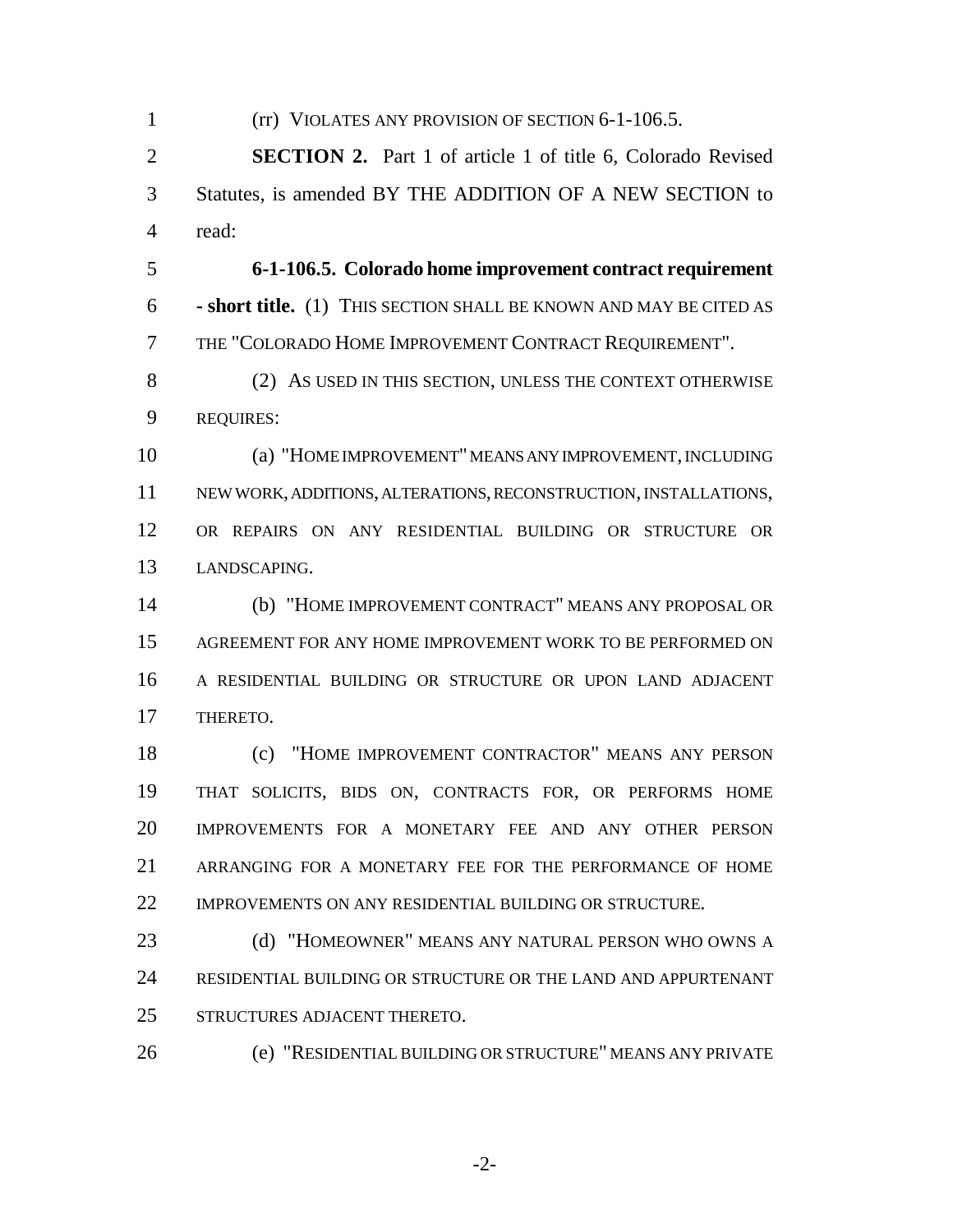RESIDENCE INCLUDING ALL ADJACENT LAND AND APPURTENANT STRUCTURES THAT IS INTENDED FOR PERMANENT OCCUPANCY BY ONE OR MORE FAMILIES, BUT DOES NOT INCLUDE COMMERCIAL PROPERTIES, APARTMENT HOUSES, LODGING HOUSES, HOTELS, OR MOTELS.

 (3) ANY HOME IMPROVEMENT CONTRACT BETWEEN A HOME IMPROVEMENT CONTRACTOR AND A HOMEOWNER FOR ANY PROJECT ESTIMATED TO HAVE A COST OF OVER FIVE HUNDRED DOLLARS SHALL BE IN WRITING. A HOME IMPROVEMENT CONTRACT SHALL BE PRINTED IN AT LEAST TWELVE-POINT TYPE AND SHALL CONTAIN THE FOLLOWING:

 (a) A DESCRIPTION OF THE WORK TO BE PERFORMED, THE MATERIALS TO BE USED, AND THE AGREED UPON COST OF THE PROJECT;

(b) A DATE CERTAIN INDICATING WHEN THE WORK WILL BEGIN;

 (c) A DATE CERTAIN INDICATING WHEN THE WORK WILL BE COMPLETED;

 (d) A STATEMENT THAT, IF THE HOME IMPROVEMENT CONTRACTOR FAILS TO BEGIN WORK WITHIN FIFTEEN DAYS AFTER THE BEGINNING DATE OF THE PROJECT INDICATED PURSUANT TO PARAGRAPH (b) OF THIS SUBSECTION (3), ALL DEPOSIT MONEYS PAID TO THE HOME IMPROVEMENT CONTRACTOR, IF ANY, WILL BE RETURNED TO THE HOMEOWNER WITHIN THREE DAYS AFTER THE HOMEOWNER, ORALLY OR IN WRITING, REQUESTS 21 RETURN OF SUCH MONEYS:

 (e) A STATEMENT THAT THE HOMEOWNER AND THE HOME IMPROVEMENT CONTRACTOR MAY AGREE TO CHANGE ANY TERM OF THE HOME IMPROVEMENT CONTRACT IF ANY SUCH CHANGE OR ADDENDUM TO THE CONTRACT IS IN WRITING, SIGNED, AND DATED BY THE HOMEOWNER AND THE HOME IMPROVEMENT CONTRACTOR;

-3-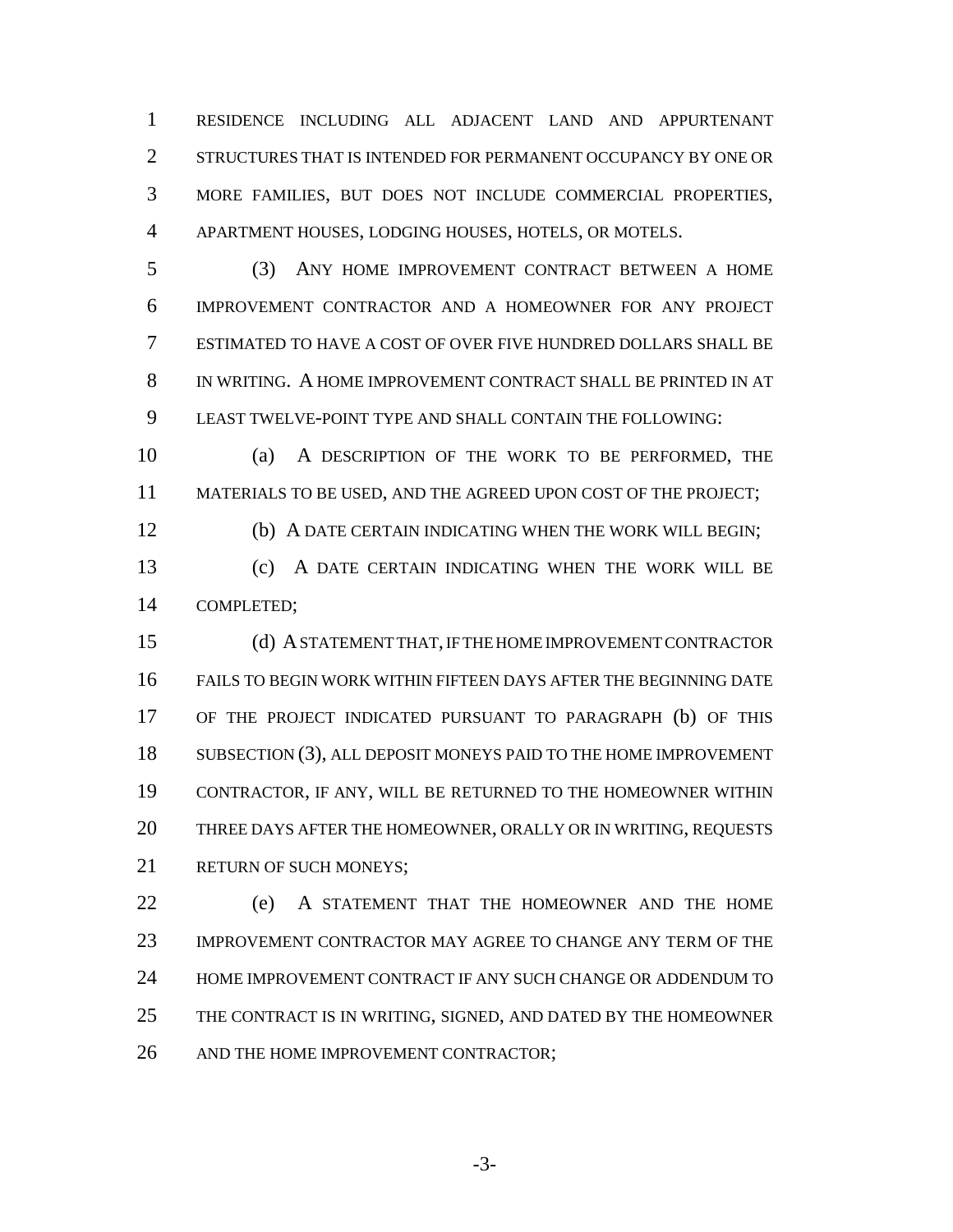(f) A STATEMENT AS TO WHETHER THE HOMEOWNER OR THE HOME IMPROVEMENT CONTRACTOR WILL OBTAIN ANY REQUIRED PERMIT FROM THE APPROPRIATE UNIT OF LOCAL GOVERNMENT;

 (g) THE ACTUAL PHYSICAL ADDRESS, NAME, BUSINESS NAME, IF APPLICABLE, AND CURRENT TELEPHONE NUMBER OF THE HOME IMPROVEMENT CONTRACTOR. A POST OFFICE OR OTHER MAIL BOX ADDRESS SHALL NOT SATISFY THE REQUIREMENTS OF THIS PARAGRAPH (g). (h) THE SIGNATURES OF THE HOME IMPROVEMENT CONTRACTOR AND THE HOMEOWNER; (i) THE DATE ON WHICH THE HOME IMPROVEMENT CONTRACT WAS SIGNED; (j) IF A WARRANTY IS OFFERED, THE TERMS OF THE WARRANTY WHICH SHALL BE CLEARLY DEFINED; (k) THE FOLLOWING STATEMENT IN CAPITAL LETTERS OF AT LEAST TWELVE-POINT BOLD-FACED TYPE: "**THEHOMEOWNERHASTHERIGHTTOCANCEL THIS CONTRACT FOR ANY REASON AT ANY TIMEWITHINTHREEDAYSAFTERTHESIGNING OF THE CONTRACT, UNLESS WORK HAS COMMENCED. NOTICE OF CANCELLATION MUST BE GIVEN BY CERTIFIED MAIL, RETURN RECEIPT REQUESTED, TO THE HOME IMPROVEMENT CONTRACTOR. IT SHALL BE DEEMED COMPLIANCE WITH THE THREE-DAY**

**CANCEL IS MAILED WITHIN THREE DAYS**

**CANCELLATION PERIOD IF THE NOTICE TO**

-4-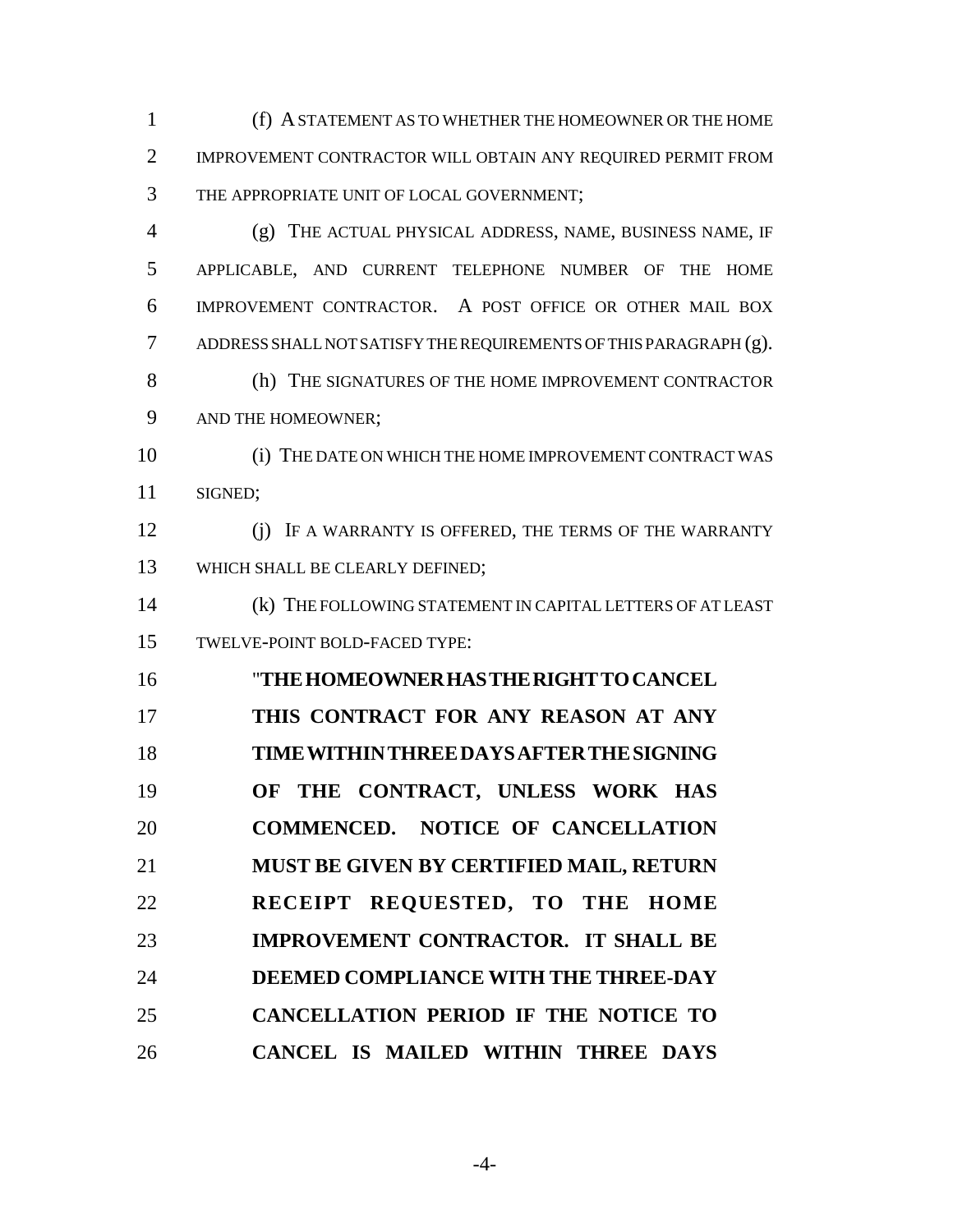**AFTER THE CONTRACT SIGNING, EXCLUDING SUNDAYSANDHOLIDAYS. WITHINTHREEDAYS AFTER RECEIPT OF THE WRITTEN NOTICE OF CANCELLATION, THE CONTRACTOR SHALL REFUND ALL MONEYS RECEIVED FROM THE HOMEOWNER.**"

 (4) NO HOME IMPROVEMENT CONTRACTOR THAT FAILS TO COMPLY WITH THE PROVISIONS OF THIS SECTION SHALL BE ENTITLED TO CLAIM ANY 9 LIEN RIGHTS UNDER THE PROVISIONS OF ARTICLE 22 OF TITLE 38, C.R.S., AND ANY LIEN FILED THEREUNDER BY ANY SUCH HOME IMPROVEMENT CONTRACTOR SHALL BE VOID AND UNENFORCEABLE.

 **SECTION 3.** 6-1-114, Colorado Revised Statutes, is amended to read:

 **6-1-114. Criminal penalties.** (1) Upon a first conviction any person who promotes a pyramid promotional scheme in this state or who violates any provision of section 6-1-701 is guilty of a class 1 misdemeanor, as defined in section 18-1-106, C.R.S., and upon a second or subsequent conviction is guilty of a class 6 felony, as defined in section 18-1-105, C.R.S.

 (2) ANY PERSON WHO VIOLATES ANY PROVISION OF SECTION 6-1-106.5 COMMITS A CLASS 2 MISDEMEANOR FOR EACH OFFENSE AND 22 SHALL BE PUNISHED AS PROVIDED IN SECTION 18-1-106, C.R.S.

 **SECTION 4. Effective date - applicability.** This act shall take 24 effect July 1, 2000, and shall apply to acts committed on or after said date.

-5-